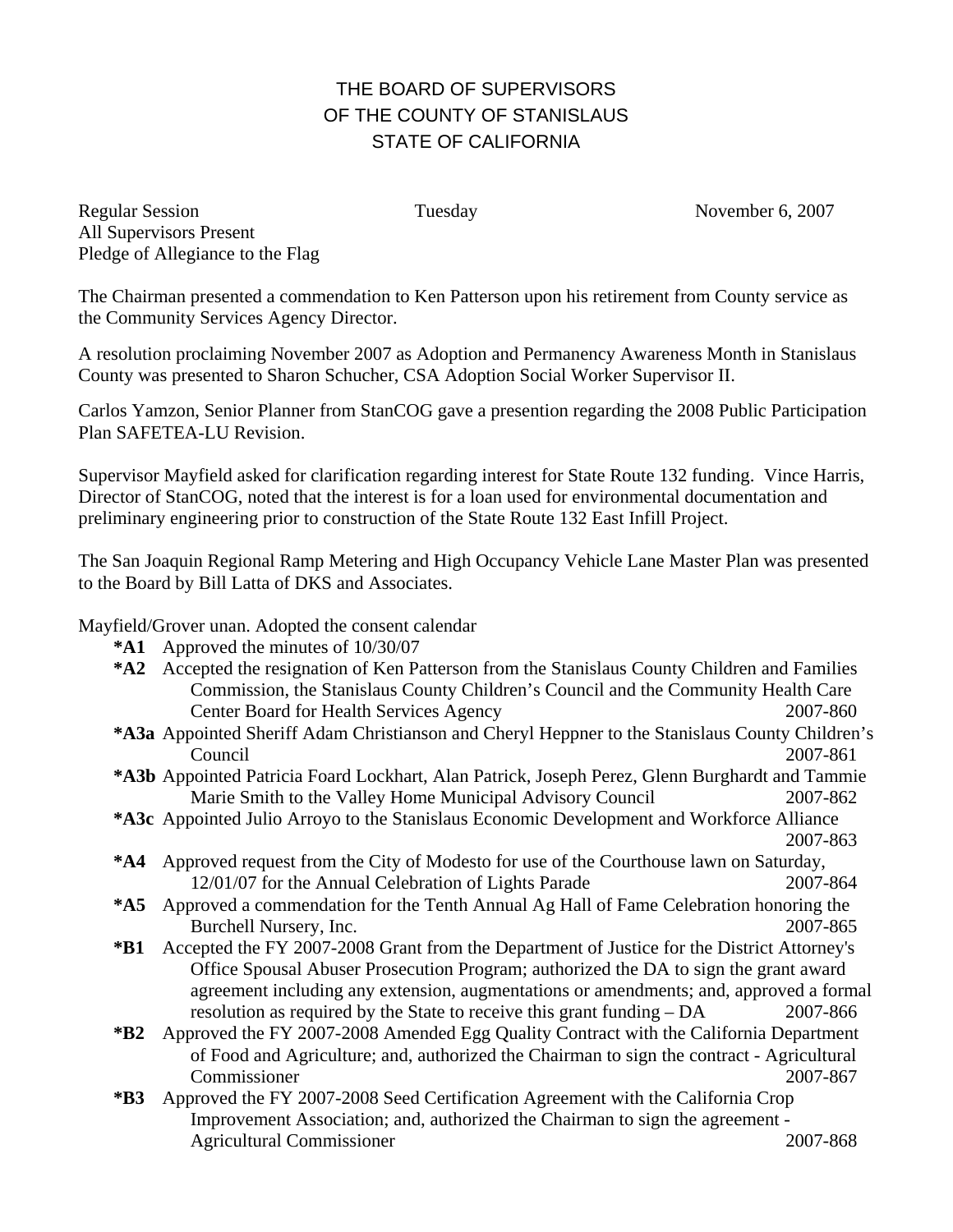- **\*B4** Approved FY 2007-2008 Contracts with the California Department of Food and Agriculture: Nursery Stock Inspection, Sudden Oak Death, and High Risk Inspection; authorized the Chairman to sign the contracts; and, directed the Auditor-Controller to adjust appropriations and estimated revenue in the amount of \$2,531 as detailed in the Budget Journal Form - Agricultural Commissioner 2007-869
- **\*B5** Approved the modification to the Stanislaus County Workforce Investment Act (WIA) Strategic Five-Year Local Plan for Program Year 2007-08 for delivery of employment and training services; and, authorized the Chairman to sign the modified Stanislaus County Workforce Investment Act Strategic Five-Year Local Plan - Alliance Worknet 2007-870
- **\*B6** Approved funding in the amount of \$167.50, for the development of supplemental groundwater contours for the 2006 Water Use Study for the Turlock Groundwater Basin Association; and, authorized the Director of DER, or her Designee, to fund additional requests for the completion of the 2006 Study of up to \$750, or 15% of total project amount – DER 2007-871
- **\*B7** Approved funding not to exceed \$21,000 for the development of Phase V of the Modesto groundwater basin models for the Stanislaus and Tuolumne Rivers Groundwater Basin Association – DER 2007-872
- **\*B8** Approved funding Economic Development Proposals from the Economic Development Bank for FY 2007-2008 in an amount not to exceed \$1,595,634 for two job generating infrastructure projects in the cities of Patterson and Turlock; authorized the CEO, or his Designee, to execute agreements with those jurisdictions receiving funding from the Economic Development Bank for FY 2007-2008 funding cycle; and, authorized the Auditor-Controller to establish any and all necessary accounting protocols for the administration, tracking, disbursement and reimbursement of the funds – CEO 2007-873
- **\*B9** Approved the Standard Agreement for the State's Emergency Medical Services Appropriation with the HSA for FY 2007-2008 for Stanislaus County; and, authorized the HSA Managing Director, or her Designee, to sign the Standard Agreement – HSA 2007-874
- **\*B10** Approved the closure of all Stanislaus County Libraries on various days in 2008 and 2009

2007-875

- **\*B11** Accepted the Stanislaus County Treasury Pool's September 2007 Monthly Investment Report as prepared by the Treasurer Tax-Collector's Office and reviewed for conformity with the Stanislaus County Treasury Pool Investment Policy by the Treasurer-Tax Collector and has been distributed to the Stanislaus County Treasury Pool Oversight Committee; and, authorized the Chairman to sign on behalf of the Board of Supervisors that the report has been reviewed and accepted – T/TC 2007-876
- **\*B12** Approved the sale of tax-defaulted properties for the minimum bid pursuant to §3694 of the Revenue and Taxation Code; and, authorized the Treasurer-Tax Collector to re-offer those parcels which do not obtain the minimum bid at a price which is deemed appropriate by the Treasurer-Tax Collector pursuant to §3698.5(c) of the Revenue and Taxation Code  $- T/TC$  2007-877
- **\*B13** Authorized the Director of DER, or her Designee, to sign and enter into an agreement with 21st Century EMI of Nevada, Inc., a wholly owned subsidiary of PSC, for the removal and disposal of hazardous waste at the Stanislaus County Household Hazardous Waste Collection Facility, at a cost not to exceed \$851,550 over a five-year period expiring 10/31/12 – DER 2007-878
- **\*B14** Authorized the issuance of a request for qualifications and proposals for design and engineering services to upgrade the electronic security and fire alarm system at the Juvenile Hall – CEO 2007-879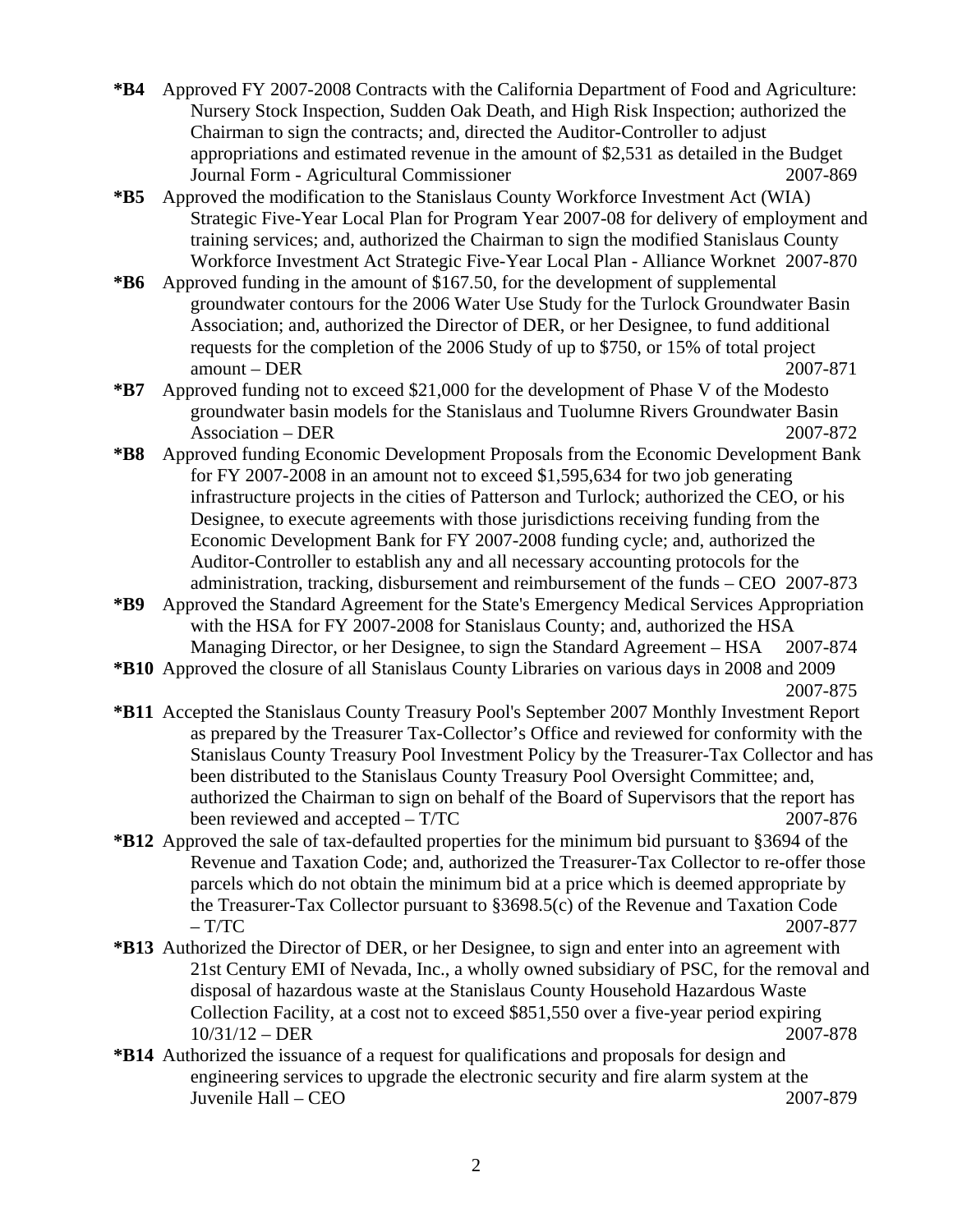- **\*B15** Approved the project budget and schedule for the Woodward Reservoir Water Well and Water Filtration System Project; approved the award of the contract to Calwater Drilling Co., Inc., of Turlock, California, for the construction of the Woodward Reservoir Water Well and Water Filtration System, in the amount of \$545,293.90; directed the Auditor-Controller to increase appropriations and estimated revenue in fund 2118 as detailed in the budget journal in the amount of \$639,627; authorized the Director of Parks and Recreation to execute the contract with Calwater Drilling Co., in the amount of \$545,293.90; authorized the Director of Parks and Recreation to execute change orders in accordance with Public Contract Code Section 20142; and, upon completion of the project, authorized the Director of Parks and Recreation to accept the completed improvements and perform all necessary closeout activities – Parks and Recreation 2007-880
- **\*D1** Set a public hearing on 12/4/07, at 9:20 a.m., to introduce and waive the first reading of an ordinance amending Title 16 of the Stanislaus County Code, and adopting by reference the California Code of Regulations Title 24, 2007 Edition, of the California Building Standards Code – Planning Company Company Company Company Company 2007-881

Grover/Monteith (4-1)(O'Brien opposed) **A6** Approved the 2008 Board of Supervisors' Meeting Calendar 2007-882

O'Brien/Grover unan. **B16** Authorized funding in the amount of \$30,000 for the preparation of a North County Corridor Project Study Report; directed the Auditor-Controller to increase appropriations and estimated revenue per the financial transaction sheet; and, authorized the staff to work with the cities of Modesto, Riverbank and Oakdale and StanCOG to develop a JPA agreement – CEO 2007-883

Grover/Mayfield unan. **B17** Accepted the CEO's First Quarter Financial Report for FY 2007-2008; authorized the use of \$4,222,457 in Appropriations for Contingencies as recommended in the First Quarter Financial Report; authorized the CEO and the Auditor-Controller to make the necessary adjustments as recommended in the First Quarter Financial Report; and, amended the Salary and Position Allocation Resolution as outlined in Attachment "A" of the report effective the start of the 11/10/07 pay period – CEO 2007-884

**Corr 1** Referred to the Department of Public Works, Planning and Community Development, and Chief Executive Office-Office of Emergency Services, a revised letter from the Federal Emergency Management Agency (FEMA) regarding revisions to the Flood Insurance Study (FIS) Report and Flood Insurance Rate Map (FIRM) of the unincorporated areas of Stanislaus County which are to be used for floodplain management purposes and for all flood insurance policies and renewals issued.

Acknowledged receipt of claims and referred to the CEO-Risk Management Division the following claims: Anderson Homes; Mark Feigelson; Barbariae Boyette; and, Gary Richardson.

Supervisor Mayfield thanked the CEO for making it clear in the 11/2/07 Modesto Bee article regarding the Crows Landing Air Facility Project that the County would retain ownership of the 170 acres and lease it to West Park.

The CEO reported that he will bring an item to the Board on 11/20/07 requesting that the County support a statewide effort to restore public library funding. He noted that the legislature is moving ahead on a health care reform package, and that this will probably be on the ballot in 2008.

Adjourned to closed session at 10:14 a.m. for Public Employment: Performance Evaluation – County Chief Executive Officer. Government Code §54957(b).